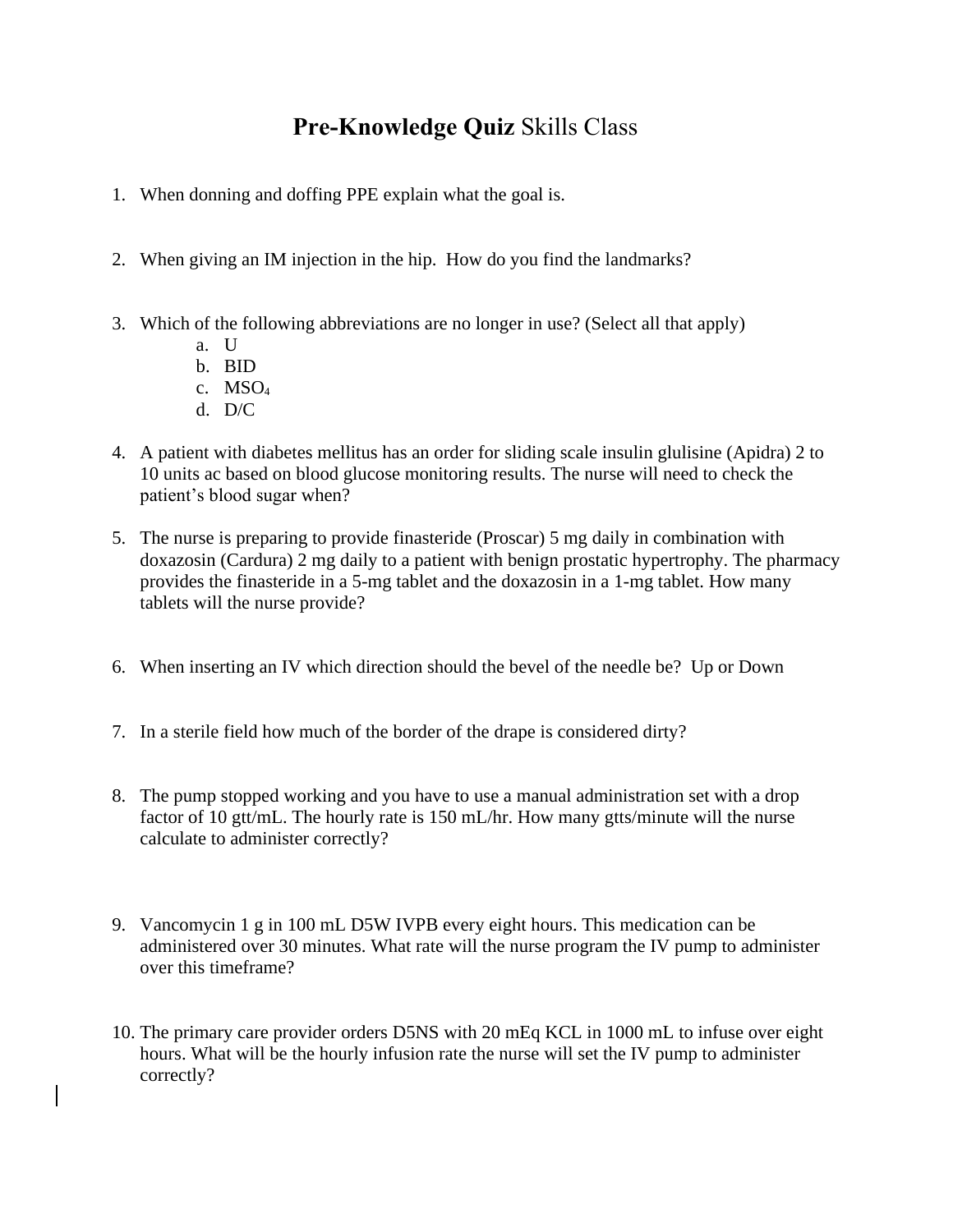- 11. The nurse prepares to administer this same IV solution by gravity with tubing that has a drop factor of 10gtts/mL, How many drops per minute are needed to infuse at this same rate?
- a. How many drops every 15 seconds are needed to infuse at this same rate? 12. The primary care provider orders furosemide 40 mg IV push for a client with heart failure. The nursing drug book states this medication should be administered at a rate of 20 mg/min. No dilution is required. (RN Specific Question. Skip if LPN and do question 11)



- a. What is the total dose in mL that the nurse will administer?
- b. To administer this medication correctly, how many minutes are needed?
- c. How many mL will be pushed every 15 seconds?
- 13. The primary care provider orders morphine sulfate 5 mg IV every 4 hours PRN for pain. How many mL will the nurse administer?

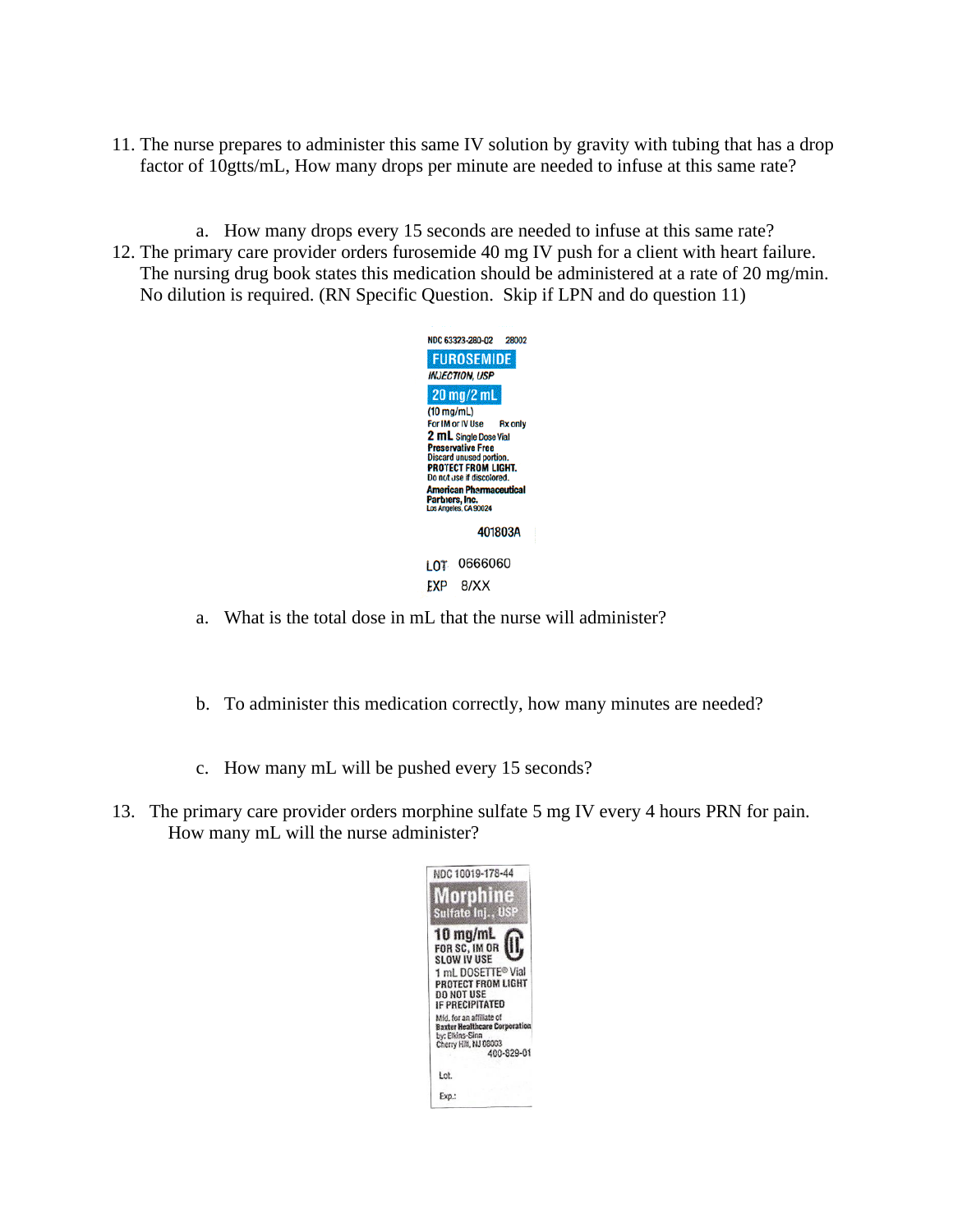14. Mr. Smith has a order for NPH 10 units every AM. Lantus 5 units every AM, and Lantus Sliding Scale. Mr. Smith had a CBG of 254. How much NPH \_\_\_\_\_\_\_\_\_\_ units and Lantus \_\_\_\_\_\_\_\_\_\_\_ units would you administer for her AM dose?

| Units of Lantus              |
|------------------------------|
| Follow Hypoglycemia Protocol |
| No Correction                |
| 4 units                      |
| 6 units                      |
| 10 units                     |
| 12 units                     |
| 16 units                     |
| Notify MD                    |
|                              |

15. Salley Jones has an order for 800 mg of Ibuprofen PO Now. You have 200 mg tablets in the stock cabinet. How many would you administer? \_\_\_\_\_\_\_\_ tablets

16. You have the following orders for Jane Brown. She has a Penicillin Allergy and is on the following prescriptions. Fill out the MAR on the following 2 Pages and indicate that she has received her Migraine medication at 4:20 pm as well as her AM medications. This is worth 5 points.

Frovatriptan Succinate 2.5 MG. Take one tablet by mouth at onset of headache; May repeat one tablet every 2 hours as needed. Maximum of 3 tablets in 24 hours.

Oxycodone-Acetaminophen 5-325 Tablet. Take 1/2 to 1 Tablet by mouth daily as needed for pain.

Hydroxyzine HCL 25 Mg Tablets. Take one tablet by mouth three times a day.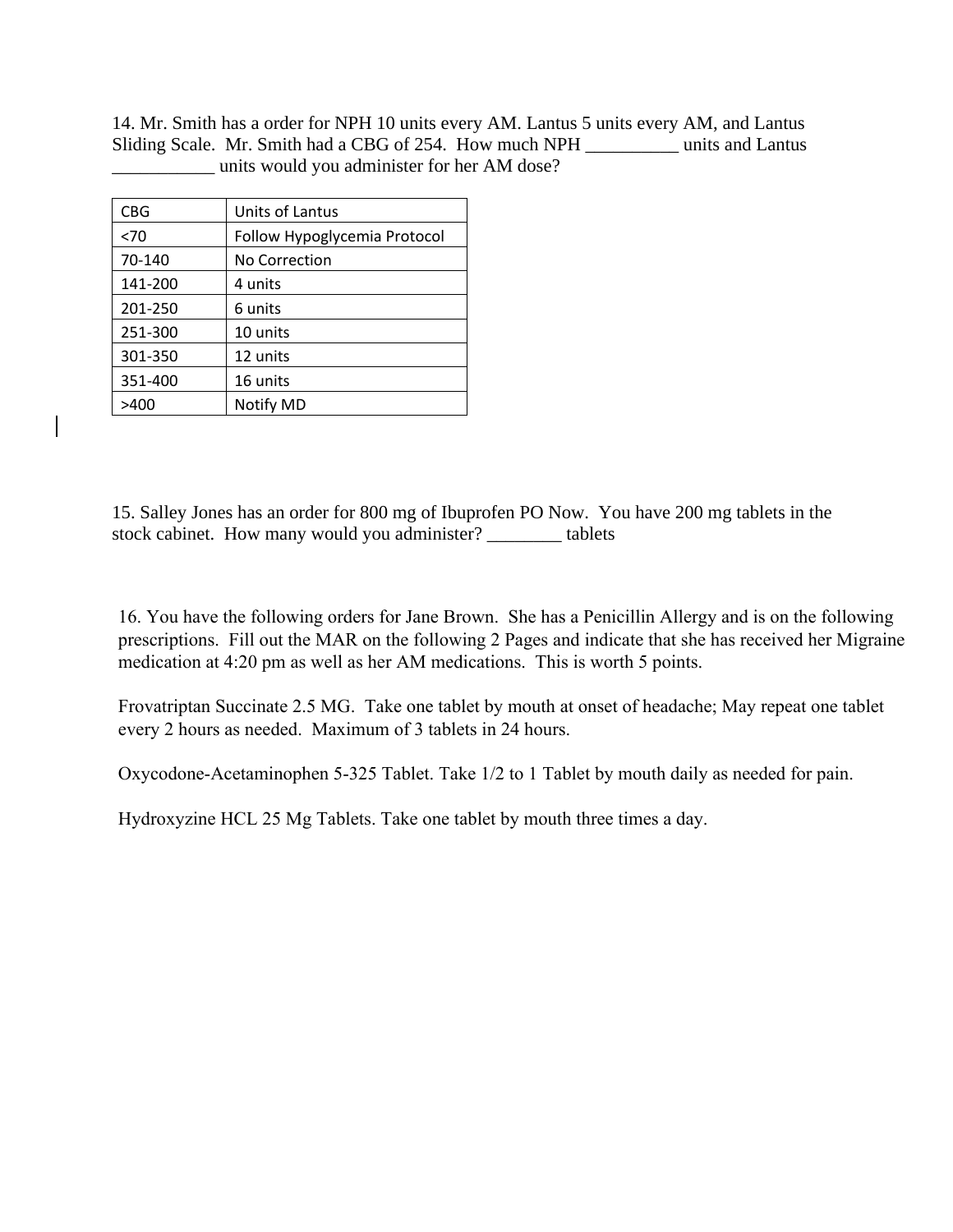| <b>Medication Administration Record (MAR)</b> |  |  |
|-----------------------------------------------|--|--|
|                                               |  |  |

| agency for persons with disabilities<br>$\frac{s \cdot t \cdot a \cdot e}{s \cdot f \cdot F \cdot b \cdot r \cdot d \cdot a}$ |                  |                |     |                 |                        |            |  |  |  |  |  |  |         |  |  | Month: __ ________, Year: 20_____ |                        |  |  |         |                                                                                                                       |  |  |
|-------------------------------------------------------------------------------------------------------------------------------|------------------|----------------|-----|-----------------|------------------------|------------|--|--|--|--|--|--|---------|--|--|-----------------------------------|------------------------|--|--|---------|-----------------------------------------------------------------------------------------------------------------------|--|--|
|                                                                                                                               | Allergies: _____ |                |     |                 |                        |            |  |  |  |  |  |  |         |  |  |                                   |                        |  |  |         |                                                                                                                       |  |  |
| <b>Medication</b>                                                                                                             | Time 1           | $\overline{2}$ | 3 4 | $5\overline{)}$ |                        | $6 \mid 7$ |  |  |  |  |  |  |         |  |  |                                   |                        |  |  |         | $8   9   10   11   12   13   14   15   16   17   18   19   20   21   22   23   24   25   26   27   28   29   30   31$ |  |  |
| Drug Name, Dosage, Route                                                                                                      |                  |                |     |                 |                        |            |  |  |  |  |  |  |         |  |  |                                   |                        |  |  |         |                                                                                                                       |  |  |
|                                                                                                                               |                  |                |     |                 |                        |            |  |  |  |  |  |  |         |  |  |                                   |                        |  |  |         |                                                                                                                       |  |  |
|                                                                                                                               |                  |                |     |                 |                        |            |  |  |  |  |  |  |         |  |  |                                   |                        |  |  |         |                                                                                                                       |  |  |
|                                                                                                                               |                  |                |     |                 |                        |            |  |  |  |  |  |  |         |  |  |                                   |                        |  |  |         |                                                                                                                       |  |  |
| Prescribed By:                                                                                                                |                  |                |     |                 |                        |            |  |  |  |  |  |  |         |  |  |                                   |                        |  |  |         |                                                                                                                       |  |  |
| Drug Name, Dosage, Route                                                                                                      |                  |                |     |                 |                        |            |  |  |  |  |  |  |         |  |  |                                   |                        |  |  |         |                                                                                                                       |  |  |
|                                                                                                                               |                  |                |     |                 |                        |            |  |  |  |  |  |  |         |  |  |                                   |                        |  |  |         |                                                                                                                       |  |  |
|                                                                                                                               |                  |                |     |                 |                        |            |  |  |  |  |  |  |         |  |  |                                   |                        |  |  |         |                                                                                                                       |  |  |
|                                                                                                                               |                  |                |     |                 |                        |            |  |  |  |  |  |  |         |  |  |                                   |                        |  |  |         |                                                                                                                       |  |  |
| Prescribed By:                                                                                                                |                  |                |     |                 |                        |            |  |  |  |  |  |  |         |  |  |                                   |                        |  |  |         |                                                                                                                       |  |  |
| Drug Name, Dosage, Route                                                                                                      |                  |                |     |                 |                        |            |  |  |  |  |  |  |         |  |  |                                   |                        |  |  |         |                                                                                                                       |  |  |
|                                                                                                                               |                  |                |     |                 |                        |            |  |  |  |  |  |  |         |  |  |                                   |                        |  |  |         |                                                                                                                       |  |  |
|                                                                                                                               |                  |                |     |                 |                        |            |  |  |  |  |  |  |         |  |  |                                   |                        |  |  |         |                                                                                                                       |  |  |
|                                                                                                                               |                  |                |     |                 |                        |            |  |  |  |  |  |  |         |  |  |                                   |                        |  |  |         |                                                                                                                       |  |  |
| Prescribed By:                                                                                                                |                  |                |     |                 |                        |            |  |  |  |  |  |  |         |  |  |                                   |                        |  |  |         |                                                                                                                       |  |  |
| Drug Name, Dosage, Route                                                                                                      |                  |                |     |                 |                        |            |  |  |  |  |  |  |         |  |  |                                   |                        |  |  |         |                                                                                                                       |  |  |
|                                                                                                                               |                  |                |     |                 |                        |            |  |  |  |  |  |  |         |  |  |                                   |                        |  |  |         |                                                                                                                       |  |  |
|                                                                                                                               |                  |                |     |                 |                        |            |  |  |  |  |  |  |         |  |  |                                   |                        |  |  |         |                                                                                                                       |  |  |
|                                                                                                                               |                  |                |     |                 |                        |            |  |  |  |  |  |  |         |  |  |                                   |                        |  |  |         |                                                                                                                       |  |  |
| Prescribed By:                                                                                                                |                  |                |     |                 |                        |            |  |  |  |  |  |  |         |  |  |                                   |                        |  |  |         |                                                                                                                       |  |  |
| Drug Name, Dosage, Route                                                                                                      |                  |                |     |                 |                        |            |  |  |  |  |  |  |         |  |  |                                   |                        |  |  |         |                                                                                                                       |  |  |
|                                                                                                                               |                  |                |     |                 |                        |            |  |  |  |  |  |  |         |  |  |                                   |                        |  |  |         |                                                                                                                       |  |  |
|                                                                                                                               |                  |                |     |                 |                        |            |  |  |  |  |  |  |         |  |  |                                   |                        |  |  |         |                                                                                                                       |  |  |
|                                                                                                                               |                  |                |     |                 |                        |            |  |  |  |  |  |  |         |  |  |                                   |                        |  |  |         |                                                                                                                       |  |  |
| Prescribed By:                                                                                                                |                  |                |     |                 |                        |            |  |  |  |  |  |  |         |  |  |                                   |                        |  |  |         |                                                                                                                       |  |  |
| <b>NOTES:</b>                                                                                                                 |                  |                |     |                 | Name (print)/Signature |            |  |  |  |  |  |  | Initial |  |  |                                   | Name (print)/Signature |  |  | Initial |                                                                                                                       |  |  |
|                                                                                                                               |                  |                |     |                 |                        |            |  |  |  |  |  |  |         |  |  |                                   |                        |  |  |         |                                                                                                                       |  |  |
|                                                                                                                               |                  |                |     |                 |                        |            |  |  |  |  |  |  |         |  |  |                                   |                        |  |  |         |                                                                                                                       |  |  |
|                                                                                                                               |                  |                |     |                 |                        |            |  |  |  |  |  |  |         |  |  |                                   |                        |  |  |         |                                                                                                                       |  |  |
|                                                                                                                               |                  |                |     |                 |                        |            |  |  |  |  |  |  |         |  |  |                                   |                        |  |  |         |                                                                                                                       |  |  |
|                                                                                                                               |                  |                |     |                 |                        |            |  |  |  |  |  |  |         |  |  |                                   |                        |  |  |         |                                                                                                                       |  |  |